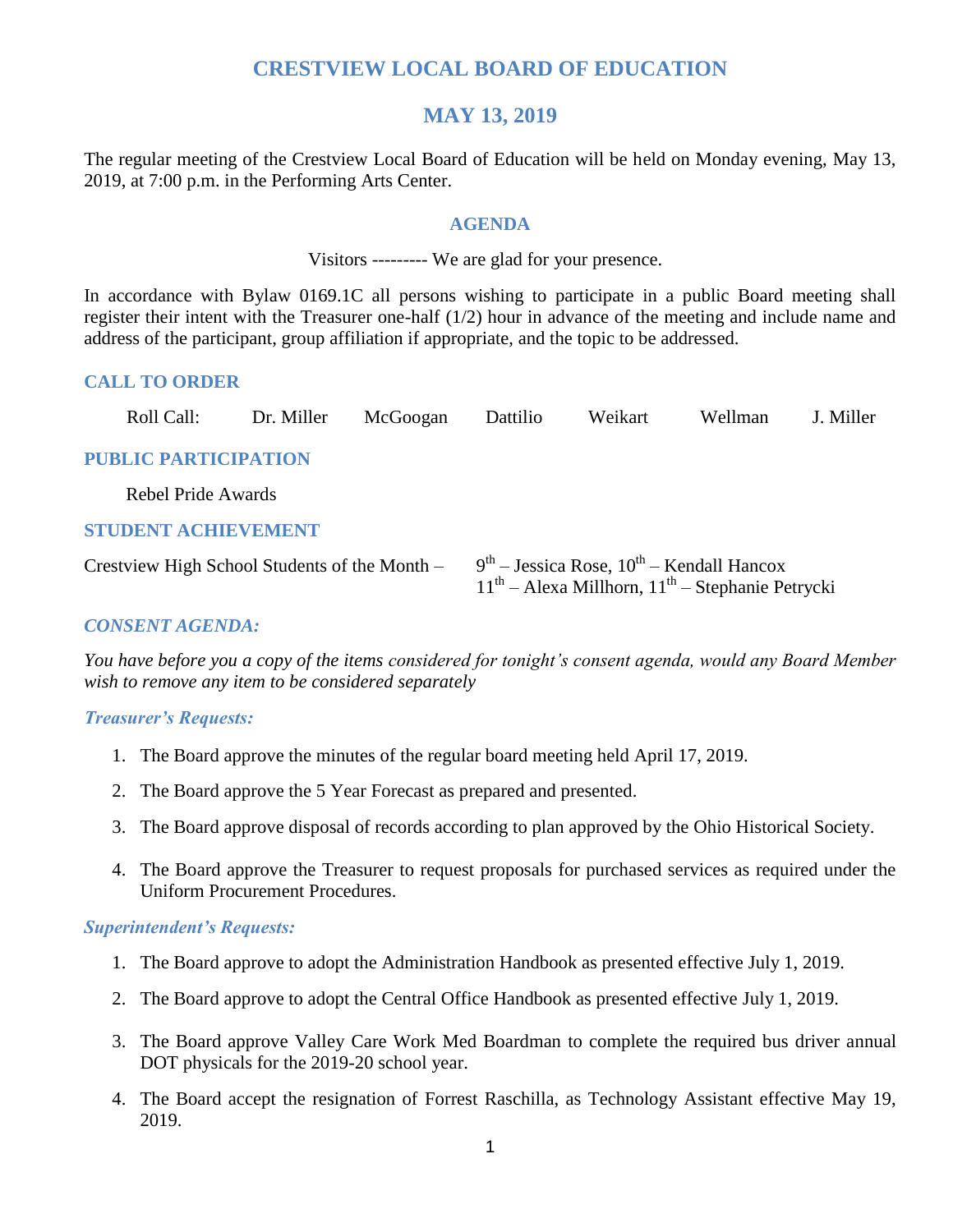- 5. The Board accept the resignation of Tracy Whitacre, as Cafeteria Server effective July 31, 2019.
- 6. The Board accept the resignation of April Stear, as CMS Cashier effective July 31, 2019.
- 7. The Board approve payment of extended days for Lynda Dickson and Laura Nappi at current per diem rate not to exceed 10 days for transition services for the month of June 2019.
- 8. The Board grant a one year (1) limited administrative contract and fringe benefit package as per established guidelines beginning July 1, 2019 through June 30, 2020; at current salary as recommended by Matthew T. Manley, Superintendent; all required reports are on file:

Darlene Peddicord, Administrative Assistant, 240 work days per year

9. The Board grant three year (3) limited administrative contracts and fringe benefit packages as per established guidelines beginning July 1, 2019 through June 30, 2022; at current salary as recommended by Matthew T. Manley, Superintendent; all required reports are on file:

> Leslie Biastro, Psychologist, 205 work days per year Richard Burbick, Supervisor Transportation/Mechanic, 260 work days per year Daniel Hill, 5-12 Assistant Principal, 200 work days per year Allison Lemaster, Middle School Principal, 215 work days per year Laura Nappi, High School Principal, 235 work days per year Jamiel Radman, Maintenance Supervisor, 260 work days per year Emma Schneider, Assistant Treasurer, 260 work days per year

10. The Board approve the following licensed personnel to be granted a continuing contract beginning the 2019-20 school year according to salary schedule as recommended by Matthew T. Manley, Superintendent:

| Katie Beebout | Kara Headland | Phylicia Joy       | Gregory Woolman |
|---------------|---------------|--------------------|-----------------|
| Sarah Finch   | Randi Kubas   | <b>Scott Mealy</b> |                 |

11. The Board approve the following licensed personnel to be re-employed for the 2019-20, 2020-21, 2021-22 school years on a three (3) year limited contract basis according to salary schedule:

| <b>Andrew Crawford</b> | Jill Griffith         | David Rose |
|------------------------|-----------------------|------------|
| <b>Kathryn Davis</b>   | <b>Tiffany Noling</b> |            |

12. The Board approve the following licensed personnel to be re-employed for the 2019-20 school year on a one (1) year limited contract basis according to salary schedule:

| Marcia Bable | Nicole Kramer       | Dale Morckel |
|--------------|---------------------|--------------|
| Aaron Blatch | <b>Scott Mickey</b> |              |

13. The Board approve the following licensed personnel to be granted an extended one (1) year limited contract basis for the 2019-20 school year according to salary schedule as recommended by Matthew T. Manley, Superintendent:

Brady Amerson

14. The Board approve the following licensed personnel to be granted a one (1) year limited contract basis for the 2019-20 school year as an Instructional Tutors according to the established wage rate; all required reports are on file:

> Gale Heffinger – CES Instructional Tutor Alisha Auer – CHS Instructional Tutor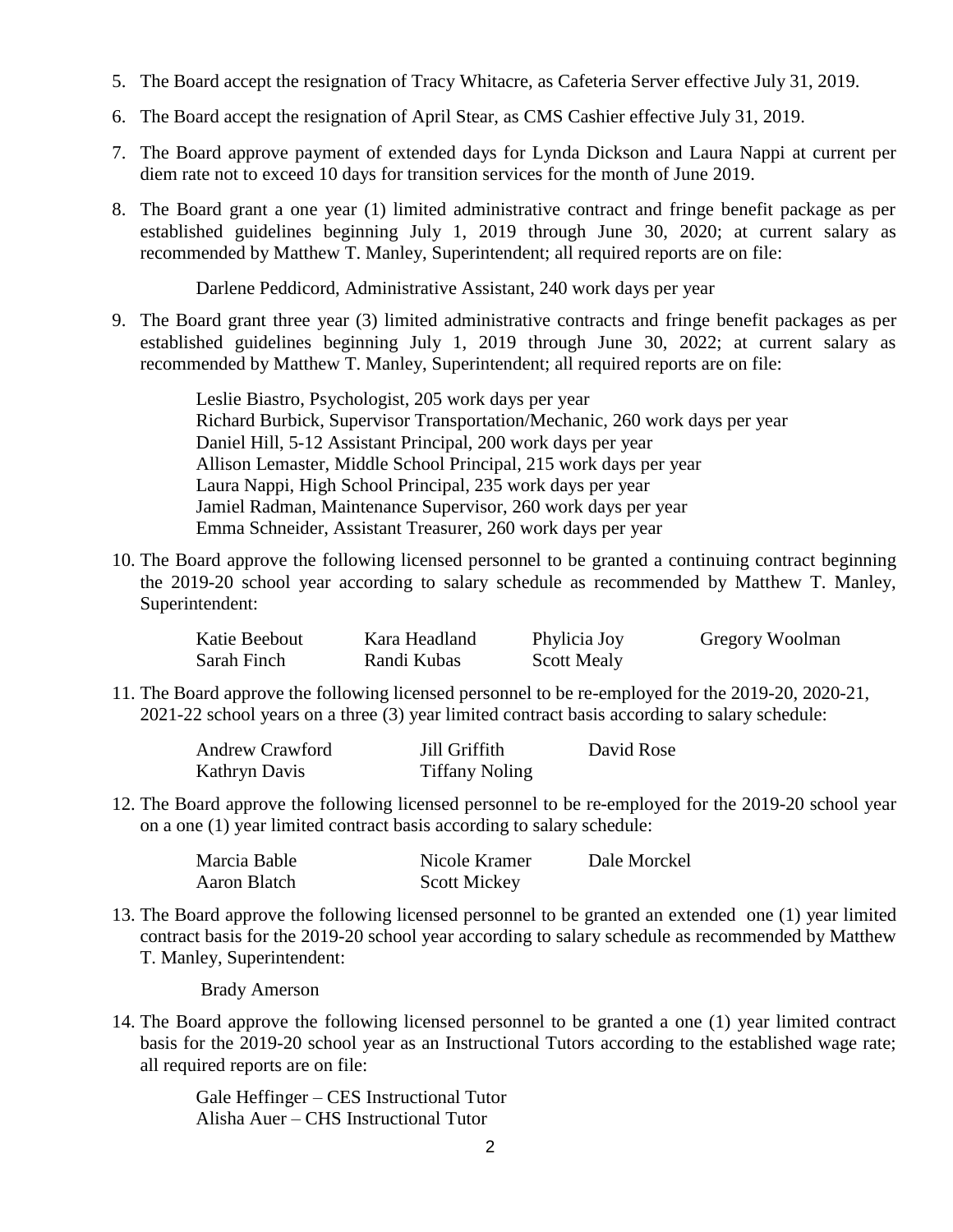15. The Board approve the following nonteaching personnel to be granted a one (1) year limited contract for the 2019-20 school year according to wage rate for the assignment designated; all required reports are on file:

> Myra Buck – Elementary School Activity Funds Cashier Hollee Gates – Middle School Activity Funds Cashier Deborah Walker – High School Activity Funds Cashier

16. The Board approve the following nonteaching personnel to be granted a two (2) year limited contract for the 2019-20 and 2020-21 school years according to wage rate for the assignment designated; all required reports are on file:

> Melissa Fieldhouse – 3 Hour Cafeteria Server Jill Kallas – Cafeteria Cashier Tom Belan - Custodian

17. The following nonteaching personnel be granted continuing contracts beginning the 2019-20 school year according to wage rate for the assignment designated:

| Andrew Gates – Custodian       | Kelly Cusick – Cafeteria Server    |
|--------------------------------|------------------------------------|
| Ralph Gentry – Custodian       | Randall Erath $-5$ hour bus driver |
| Terrance Stockman – Bus Driver | KeniJo Wood $-5$ hour bus driver   |

18. The Board grant pupil activity contracts to the following nonteaching personnel for the 2019-20 school year as per salary schedule for the assignments designated pursuant to O.R.C. 3313.53; all required reports are on file:

> Barry Kimpel – CHS Varsity Head Girls Soccer Coach Cindy Schmidt – SAFE Driving Program Co-Coordinator Taylor Hicks – CHS Color Guard Instructor Cynthia Straney – CMS  $7<sup>th</sup>$  Grade Volleyball Coach Jonathan Kinkead - CHS Varsity Boys Head Soccer Coach Miranda Barnett – CMS  $8<sup>th</sup>$  Grade Girls Volleyball Coach Ethan Blatch – CHS Junior Varsity Girls Basketball Coach

19. The Board grant a tentative pupil activity contract to the following nonteaching personnel for the 2019-20 school year as per salary schedule pending adequate numbers for the assignment designated pursuant to O.R.C. 3313.53; all required reports are on file:

Samantha DiCello – CHS Freshman Girls Basketball Coach

20. The Board grant supplemental contracts to the following certificated personnel for the 2019-20 and 2020-21 school years as per salary schedule for the assignment designated; all required reports are on file:

> Paul Cusick – CHS Varsity Head Football Coach Dominic Perry – CHS Varsity Power Lifting Coach Alisha Auer – CHS Varsity Volleyball Coach Gregory Woolman – CHS Varsity Boys Head Track Coach Ronald McCloskey – CHS Varsity Golf Coach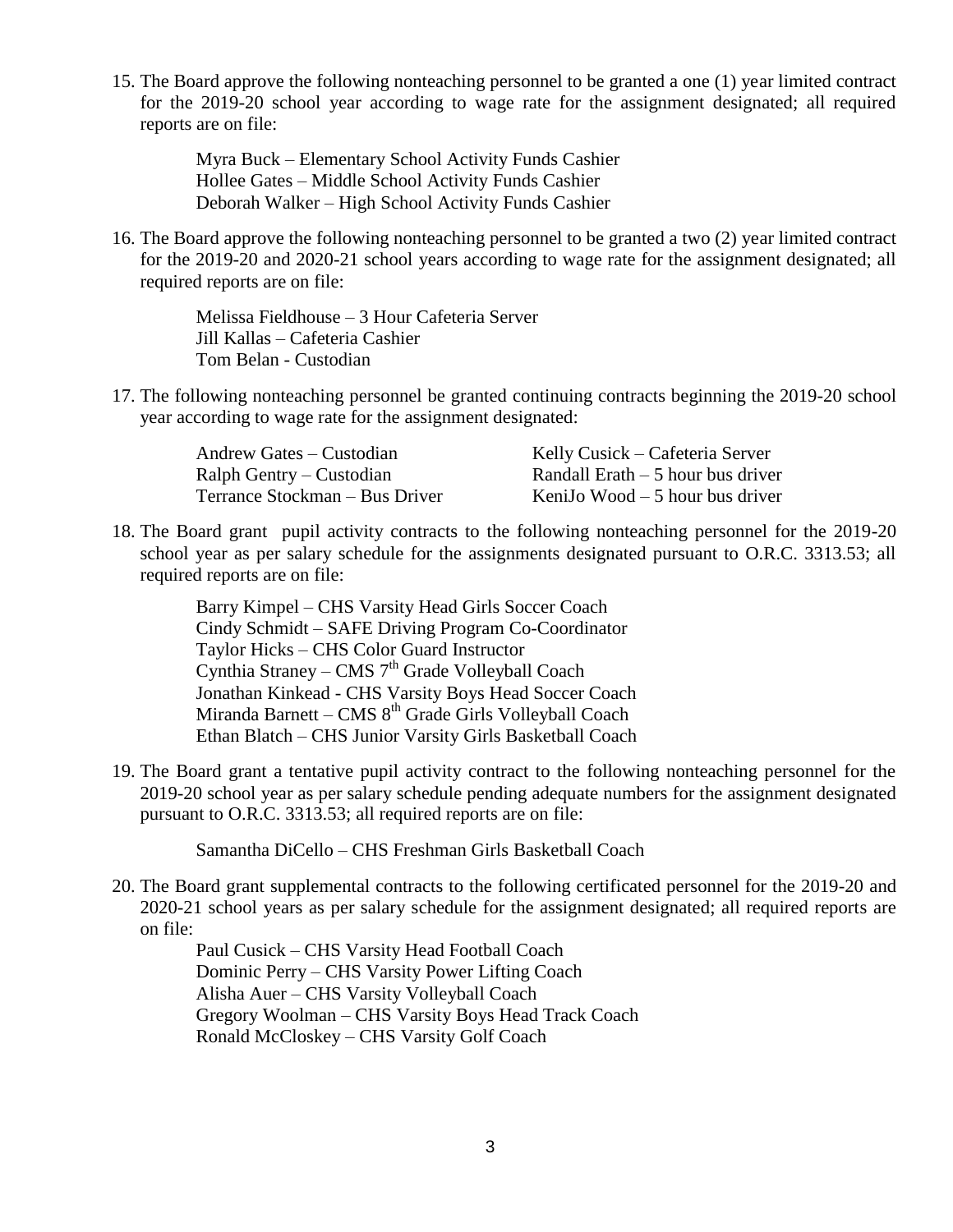21. The Board grant supplemental contracts to the following licensed personnel for the 2019-20 as per salary schedule for the assignment designated; all required reports are on file:

> Aaron Blatch – CHS Varsity Head Girls Basketball Coach Benjamin Corll – CES Intervention Summer School Teacher (2019) Doris Buzzard – CMS Intervention Summer School Teacher (2019) Brady Amerson – CHS Assistant Marching Band Director Gregory Woolman – CMS 7<sup>th</sup> Grade Boys Basketball Coach Monica McDonough – CMS Intervention Summer School Teacher (2019) Kory Whitacre – CES Intervention Summer School Teacher (2019) Lisa Hughes – CES Librarian/Multi-Media Janet Leipheimer – District Wellness Coordinator Benjamin Corll – Community Engagement Coordinator Richard Gates – District Title 1 Coordinator Matthew Evans – CMS Assistant Football Coach Tobin Bacon – CMS Head Football Coach Dominic Perry – CMS Weight Lifting Coach Dominic Perry – CHS Varsity Assistant Football Coach Dominic Perry – SAFE Driving Program Co-Coordinator Tobin Bacon – CMS Fall Sports Combined  $5<sup>th</sup>/6<sup>th</sup>$ Sarah Finch – CHS Freshman Volleyball Coach Kathryn Vrabel – CHS French Club Advisor Jill Hall – CHS Library/Media Jill Hall – CMS Library/Media

22. The Board approve the following as non-paid volunteer for the 2019-20 school year; all required reports are on file:

Evelyn Amerson – Volunteer Marching Band

23. The Board approve the following certificated personnel be placed on the approved substitute list for the 2018-19 school year, be granted a limited teaching contract, substitute basis only, according to salary schedule; all required reports are on file:

#### *Performing Arts Center Technology Assistant* – Eric Bable (effective 4/25/19)

24. The Board approve the following non-teaching personnel be placed on the approved substitute list for the 2019-20 school year, substitute basis only, according to wage rate for the assignment designated; all required reports are on file:

#### *Bus Drivers*

George Cox…Melissa Fieldhouse….Holly Price…. Richard Stelts…Harold Winnale III

#### *Cafeteria Cooks, Cashiers, Servers and Dishwashers*

Patricia Best…Sara Chlebus…Melissa Fieldhouse…Jill Kallas…DeborahMcEwen Heather Patterson…Holly Price…Nicole Price…Jamie Schultz

#### *Custodians*

Mark Crawford…Tiffany Felger…Keith Gallagher…Venancio Gonzalez…Christopher McCormick…Scott McDade…Heather Patterson…Joshua Pilla…Cody Rozeski...Colton Ruggles...Nicholas Van Pelt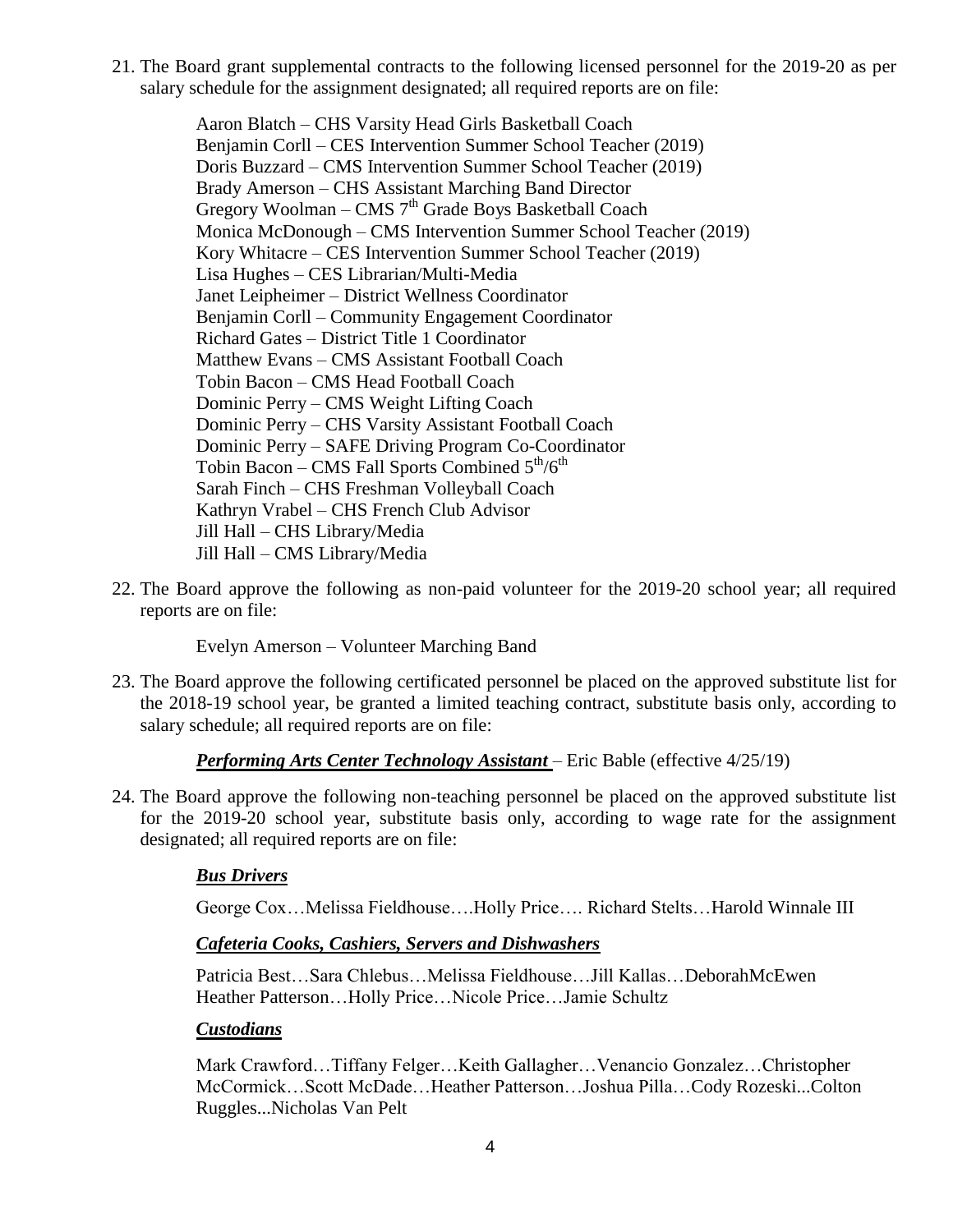#### *Secretaries*

Karen Sapp…Jennifer Burbick-Rothwell…Claudia McGaffick…Cynthia Beverage…Allyson McGoogan

#### *Technology Assistant*

Richard Stelts…Luke Nappi…Forrest Raschilla…Evan Gottschalk

#### *Performing Arts Center Technology Assistant*

Randi Kubas….Evan Gottschalk….Eric Bable…Richard Stelts

25. The Board approve the following certificated personnel be placed on the approved substitute list for the 2019-20 school year, be granted a limited teaching contract, substitute basis only, according to salary schedule; all required reports are on file:

#### *High School, Middle School & Elementary School*

Alisha Auer – Physical Education P-12 Janet Marstellar - Visual Art (P-12) John Beilhart – Health/PE P-12 Tony Martini – General Education Cynthia Beveridge – Life Sciences 7-12 Nicholas Mays – General Education Jennifer Burbick-Rothwell – Vocational Darla Mellott – General Education Michelle Brown – General Education Shannon Mercer – Early Childhood P-3 Amie Cope – Int. Lang. Arts 7-12 Jamie Meredith – General Education Jacquelyn Cusick – Early Childhood P-3 Melanie Montogomery – General Education Karen Cyrus – General Education **Amber Neff – General Education** Marci English – Intervention Specialist K-12 Melissa Noland – General Education Betsy Garwood-Wilhelm - RN Nicole Price – Intervention Specialist (K-12) Wendy Meek – Science 7-12 Rebecca Sanor – General Education Heidi Guilliams–Econ/Geog/Hist 9-12/SS 7/8 Candi Smith – Integrated Mathematics (7-12) Casey Harris – General Education Stephen Spencer – Music P-12 Paige Hawkins – RN Pamela Veiock – Mathematics (4-9) Gale Heffinger – Early Childhood (P-3) Crystal Weikart – Elementary  $1 - 8$ Marsha Henry – Elementary K-8 Gabriella Williams - RN Diane Lenkey – Education of Handicapped K-12

#### *Tutoring/Home Instruction*

Phylicia Joy Shawn Louk

Doris Buzzard Crystal Weikart

Colby Adams Lisa Campbell Ashley Bartholomew

#### **END of CONSENT AGENDA**

Recommend the Board approve the consent agenda as presented:

|     | Moved by ____, second by ____, to approve consent agenda. Vote yes: ____, ____, ____, ____, ____, Wote |         |                       |  |  |
|-----|--------------------------------------------------------------------------------------------------------|---------|-----------------------|--|--|
| no: |                                                                                                        | Absent: | Motion carried Failed |  |  |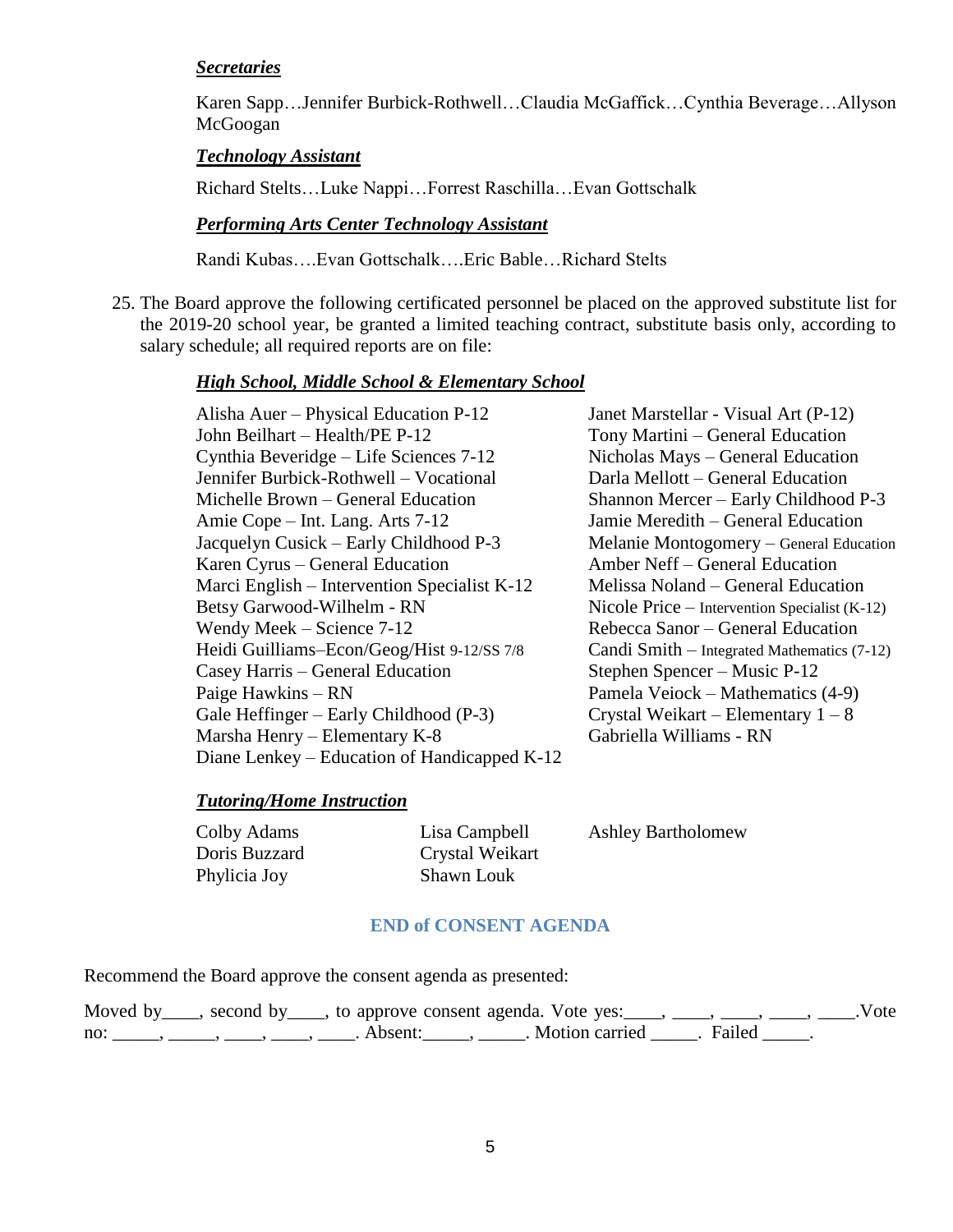### *Treasurer's Requests/Recommendations not included in Consent Agenda:*

1. Recommend: The Board approve financial reports and investments as prepared and presented.

| Moved by | , second by ______. Vote yes: |                |        | no: |
|----------|-------------------------------|----------------|--------|-----|
|          | A hsent:                      | Motion carried | Failed |     |

2. Recommend: The Board accept donations from:

| Jeffrey Brubaker<br>a.                                                                                                                                                                                                                                                                                                                                                                                                      | \$150.00 to CMS Public School Support for DI                                                 |
|-----------------------------------------------------------------------------------------------------------------------------------------------------------------------------------------------------------------------------------------------------------------------------------------------------------------------------------------------------------------------------------------------------------------------------|----------------------------------------------------------------------------------------------|
| NDC Heating & Cooling<br>b.                                                                                                                                                                                                                                                                                                                                                                                                 | \$100.00 to CMS Public School Support for DI                                                 |
| <b>Infinite Synergy</b><br>c.                                                                                                                                                                                                                                                                                                                                                                                               | \$250.00 to CMS Public School Support for DI                                                 |
| <b>Crestview Auto Body</b><br>d.                                                                                                                                                                                                                                                                                                                                                                                            | \$ 100.00 to CMS Public School Support for DI                                                |
| Debra Carchedi<br>e.                                                                                                                                                                                                                                                                                                                                                                                                        | 25.00 to CMS Public School Support for DI<br>\$                                              |
| Lois Pittock<br>f.                                                                                                                                                                                                                                                                                                                                                                                                          | 100.00 to CMS Public School Support for DI<br>S.                                             |
| SH-BELL-CO<br>g.                                                                                                                                                                                                                                                                                                                                                                                                            | \$ 250.00 to CMS Public School Support for DI                                                |
| University Otolaryngologists, Inc.<br>h.                                                                                                                                                                                                                                                                                                                                                                                    | \$250.00 to CMS Public School Support for DI                                                 |
| <b>Crestview PTO</b><br>$\mathbf{i}$ .                                                                                                                                                                                                                                                                                                                                                                                      | \$500.00 to CMS Public School Support for DI                                                 |
| Gary & Karen Grimes<br>j.                                                                                                                                                                                                                                                                                                                                                                                                   | \$100.00 to CMS Public School Support for DI                                                 |
| Baer Auctioneer Realty, LLC<br>k.                                                                                                                                                                                                                                                                                                                                                                                           | \$100.00 to CMS Public School Support for DI                                                 |
| Kooler Dimensionz, LLC<br>1.                                                                                                                                                                                                                                                                                                                                                                                                | \$3000.00 to CMS Public School Support for DI                                                |
| New Waterford Eagles #2415, Inc.<br>m.                                                                                                                                                                                                                                                                                                                                                                                      | \$100.00 to CMS Public School Support for DI                                                 |
| McCamon-Hunt Insurance Agency, Inc.<br>n.                                                                                                                                                                                                                                                                                                                                                                                   | \$250.00 to CMS Public School Support for DI                                                 |
| <b>Crestview After Prom Committee</b><br>0.                                                                                                                                                                                                                                                                                                                                                                                 | 50.00 to CHS Home Ec Club<br>S.                                                              |
| <b>Crestview After Prom Committee</b><br>p.                                                                                                                                                                                                                                                                                                                                                                                 | \$100.00 to CHS Volleyball                                                                   |
| <b>Charles Daub</b><br>q.                                                                                                                                                                                                                                                                                                                                                                                                   | \$250.00 to CHS Volleyball                                                                   |
| <b>Charles Daub</b><br>r.                                                                                                                                                                                                                                                                                                                                                                                                   | \$1148.00 to CHS Varsity Baseball                                                            |
| <b>Charles Daub</b><br>S.                                                                                                                                                                                                                                                                                                                                                                                                   | \$1008.00 to CHS Varsity Boys Soccer                                                         |
| Ramon & Amie Cope<br>t.                                                                                                                                                                                                                                                                                                                                                                                                     | \$ 300.00 to CHS ARR Scholarship Fund                                                        |
| Jay & Carrie Radman<br>u.                                                                                                                                                                                                                                                                                                                                                                                                   | \$500.00 to CHS ARR Scholarship Fund                                                         |
|                                                                                                                                                                                                                                                                                                                                                                                                                             | Moved by _____, second by _____. Vote yes: _____, _____, _____, _____, _____. Vote no: ____, |
| $\frac{1}{1}, \frac{1}{1}, \frac{1}{1}, \frac{1}{1}, \frac{1}{1}, \frac{1}{1}, \frac{1}{1}, \frac{1}{1}, \frac{1}{1}, \frac{1}{1}, \frac{1}{1}, \frac{1}{1}, \frac{1}{1}, \frac{1}{1}, \frac{1}{1}, \frac{1}{1}, \frac{1}{1}, \frac{1}{1}, \frac{1}{1}, \frac{1}{1}, \frac{1}{1}, \frac{1}{1}, \frac{1}{1}, \frac{1}{1}, \frac{1}{1}, \frac{1}{1}, \frac{1}{1}, \frac{1}{1}, \frac{1}{1}, \frac{1}{1}, \frac{1}{1}, \frac{$ |                                                                                              |

### *Board Reports:*

| 1. Career Center Report               | Mr. Wellman  |
|---------------------------------------|--------------|
| 2. Student Achievement Liaison Report | Mr. Dattilio |
| 3. Legislative Report                 | Mr. Weikart  |
| 4. Student Board Member Report        | Mr. Miller   |

### *Board Committee Reports:*

| 1. Buildings & Grounds | Mr. McGoogan |
|------------------------|--------------|
| 2. Athletic Council    | Mr. Dattilio |
| 3. Personnel           | Mrs. Wellman |
| 4. Finance Audit       | Mrs. Wellman |
| 5. Policy              | Mrs. Wellman |
| 6. Communications      | Mr. Weikart  |
| 7. Insurance           | Mr. Weikart  |
| 8. Business Advisory   | Mrs. Wellman |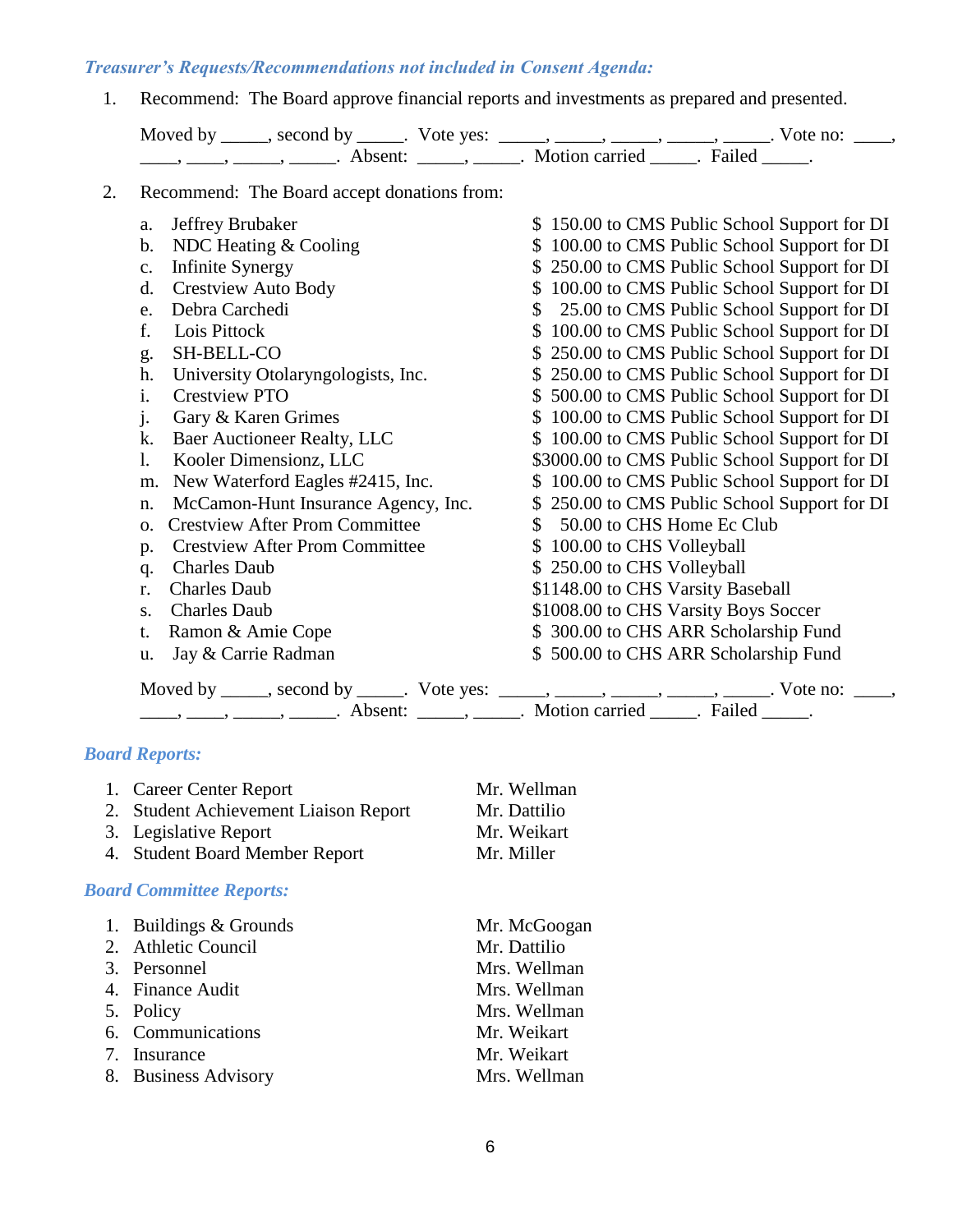#### *Administrative Reports:*

| 1. Elementary School | Mrs. Dangerfield      |
|----------------------|-----------------------|
| 2. Middle School     | Mrs. Lemaster         |
| 3. High School       | Mrs. Dickson          |
| 4. Special Education | Mr. Hill              |
| 5. Athletic          | Mr. Cusick/Mrs. Nappi |
| 6. Lunchroom         | <b>Miss Wilmes</b>    |
| 7. Technology        | Mr. Miller            |
| 8. Transportation    | Mr. Burbick           |
| 9. Maintenance       | Mr. Radman            |

#### *Superintendent's Report:* Mr. Manley

#### **Superintendent's Requests/Recommendations not included in Consent Agenda:**

1. Recommend: The Board review the following Board Policies/Bylaws which will be presented for approval at the June 12, 2019 board meeting:

| <b>Policy/Bylaw Number</b> | <b>Description</b>                                                                           | <b>New/Revised/Replacement</b> |
|----------------------------|----------------------------------------------------------------------------------------------|--------------------------------|
| 5113.02                    | School Choice Options                                                                        | Revised                        |
| 5610                       | Removal, Suspension, Expulsion & Permanent                                                   |                                |
|                            | <b>Exclusion of Students</b>                                                                 | Revised                        |
| 5610.03                    | <b>Emergency Removal of Students</b>                                                         | Revised                        |
| 6320                       | Purchasing & Bidding                                                                         | Revised                        |
| 6325                       | Procurement – Federal Grants/Funds                                                           | Revised                        |
| 6605                       | Crowdfunding                                                                                 | Revised                        |
| 7540.02                    | Web-Accessibility, Content, Apps, & Services                                                 | Revised                        |
| 8400                       | School Safety                                                                                | Revised                        |
| 8500                       | Food Service                                                                                 | Revised                        |
|                            | Moved by _____, second by ______. Vote yes: _____, _____, _____, _____, _____. Vote no: ____ |                                |
|                            |                                                                                              |                                |

2. Recommend: The Board approve the following resolution:

#### **RESOLUTION TO NON-RENEW NONTEACHING LIMITED CONTRACT**

Whereas the Superintendent has recommended that the Board of Education not re-employ the Non-teaching Limited Contract of Deborah McEwen upon its expiration on July 31, 2019; and

Whereas the Superintendent has notified Deborah McEwen of his intent to recommend the nonrenewal of her contract.

Now, therefore, be it resolved that the Board of Education accepts the Superintendent's recommendation not to re-employ Deborah McEwen upon the expiration of her current Non-Teaching Limited Contract.

Be it further resolved that the Board of Education expressly acts to not re-employ Deborah McEwen upon the expiration of her current limited Contract.

Be it further resolved, the Board directs the Treasurer to notify Deborah McEwen, in writing of its decision not to renew her employment contract and not to reemploy her upon expiration of her current limited contract on July 31, 2019.

Moved by \_\_\_\_\_, second by \_\_\_\_\_. Vote yes:  $\_\_\_\_\_\_\_\_\_\_\_\_\_\_\_$  \_\_\_\_\_, \_\_\_\_\_, \_\_\_\_\_. Vote no:  $\_\_\_\_\_\_\$ \_\_\_\_\_, \_\_\_\_\_\_, \_\_\_\_\_\_\_. Absent: \_\_\_\_\_\_, \_\_\_\_\_\_. Motion carried \_\_\_\_\_\_. Failed \_\_\_\_\_.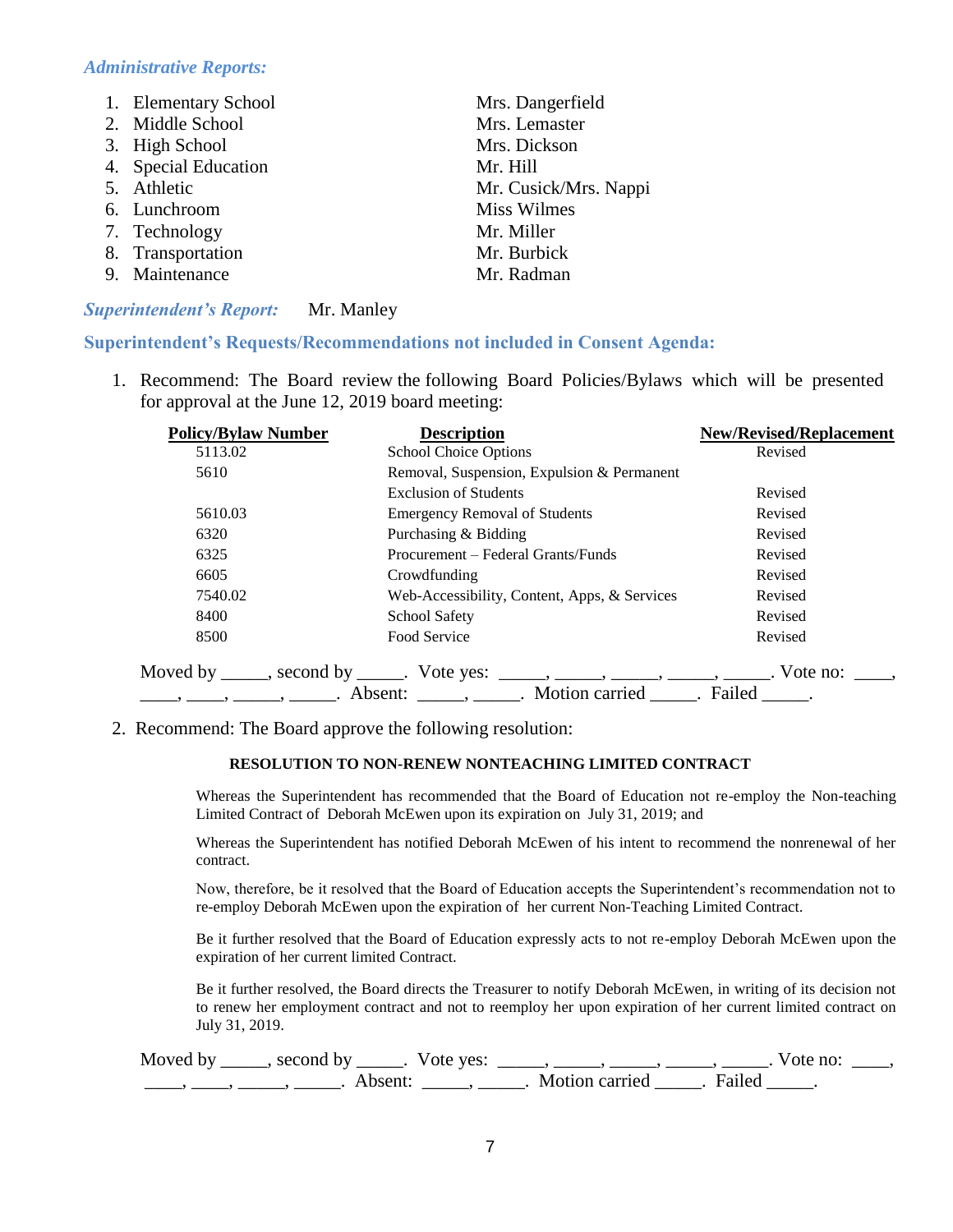3. Recommend: The Board adopt the following resolution proclaiming the week of May 6-10, 2019 as Teacher Appreciation Week:

*Whereas*, teachers mold future citizens through guidance and education; and

*Whereas*, teachers encounter students of widely differing backgrounds; and

*Whereas,* our country's future depends upon providing quality education to all students; and

*Whereas,* teachers spend countless hours preparing lessons, evaluating progress, counseling and coaching students and performing community service; and

*Whereas*, our community recognizes and supports its teachers in educating the children of this community.

*Now, Therefore, Be It Resolved***,** that the Crestview Local Board of Education proclaims May 6-10, 2019 to be TEACHER APPRECIATION WEEK; and

*Be it Further Resolved***,** that the Crestview Local Board of Education strongly encourages all members of our community to join with it in personally expressing appreciation to our teachers for their dedication and devotion to their work.

| Moved by _____, second by _____. Vote yes: _____, _____, _____, _____, _____. |                                                        |  | . Vote no: |
|-------------------------------------------------------------------------------|--------------------------------------------------------|--|------------|
|                                                                               | Absent: ______, ______. Motion carried _______. Failed |  |            |

4. Recommend: The Board adopt the following resolution proclaiming the week of May 6-10, 2019, as School Nutrition Employee Week:

*Whereas*, nutritious meals at school are an essential part of the school day; and

*Whereas,* the staff of the District's school meals and nutrition department are committed to providing healthful, nutritious meals to the District's children; and

*Whereas***,** the men and women who prepare and serve school meals help nurture our children through their daily interaction and support; and

*Whereas*, the week of May 6-10, 2019, is School Nutrition Employee Week;

*Now Therefore,* be it resolved that Crestview Local School District expresses its deep appreciation to these valuable employees and commends their good work on behalf of children.

Moved by  $\_\_\_\_\_\$ , second by  $\_\_\_\_\$ . Vote yes:  $\_\_\_\_\_\_\_\_\_\_\_\_\_\_\_\_\_\_\_\_\_\_$ . Vote no:  $\overline{\phantom{a}}$ \_\_\_\_, \_\_\_\_, \_\_\_\_\_, Absent: \_\_\_\_\_, \_\_\_\_\_. Motion carried \_\_\_\_\_. Failed \_\_\_\_\_.

5. Recommend: The Board withdraw from the All American Conference with Brookfield, Campbell, Champion, LaBrae, Liberty, and Newton Falls effective with the conclusion of the 2019-20 school year and as a group join the Mahoning Valley Athletic Conference effective for the 2020-21 school year.

Moved by \_\_\_\_\_, second by \_\_\_\_\_. Vote yes:  $\_\_\_\_\_\_\_\_\_\_\_\_\_\_\_\_\_\_\_$  \_\_\_\_, \_\_\_\_, \_\_\_\_. Vote no:  $\_\_\_\_\_\$ \_\_\_\_\_, \_\_\_\_\_\_, \_\_\_\_\_\_\_. Absent: \_\_\_\_\_\_, \_\_\_\_\_\_. Motion carried \_\_\_\_\_\_. Failed \_\_\_\_\_.

6. Recommend: Members of the Class of 2019 be granted their High School Diplomas on May 19, 2019; providing they have satisfactorily completed their courses of study as prescribed by the State of Ohio and the Crestview Local Board of Education as follows: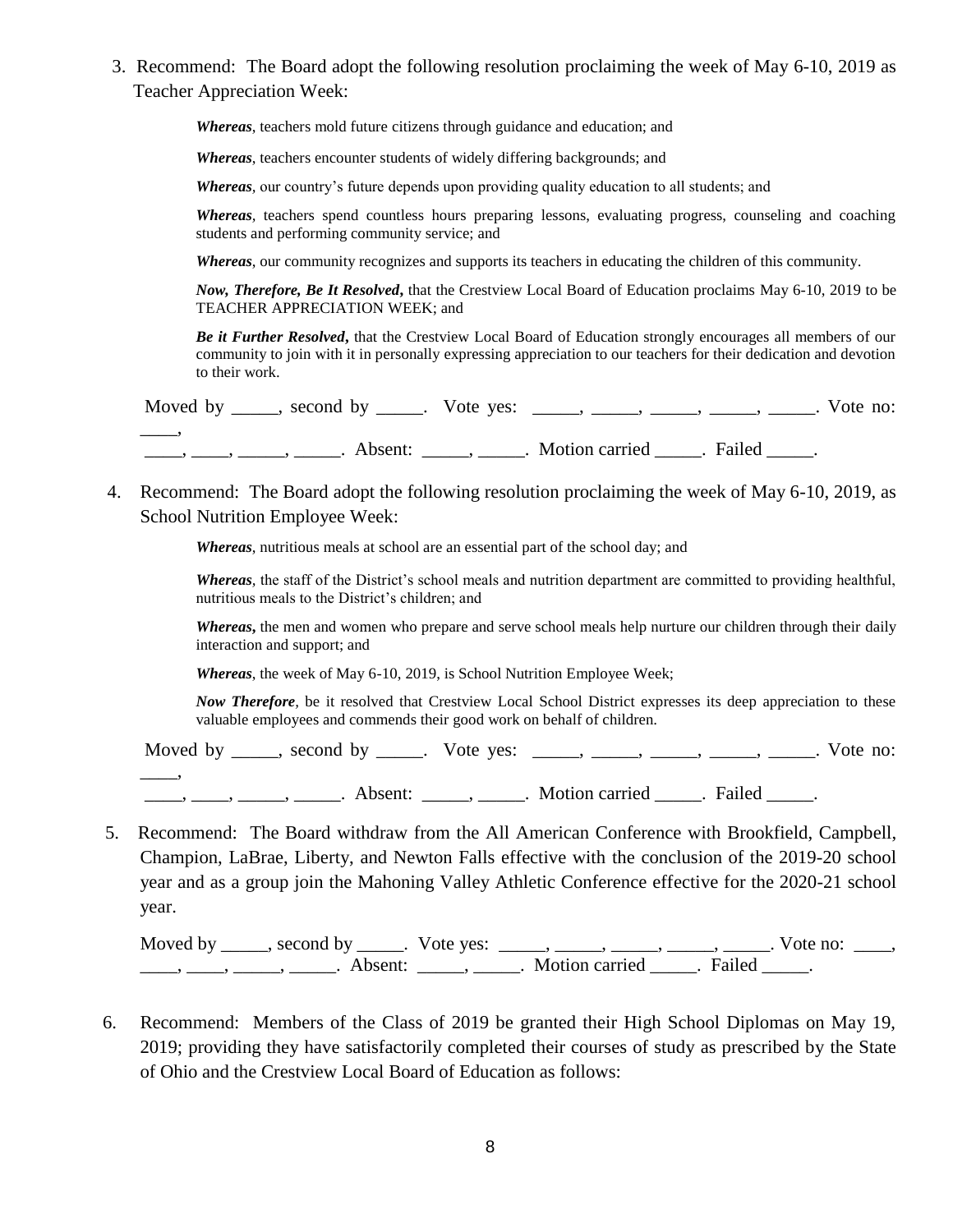#### **CRESTVIEW HIGH SCHOOL CLASS OF 2019**

| <b>Brandan Adams</b>     | Katie Graham                   | Isaac Alden Ricketts       |
|--------------------------|--------------------------------|----------------------------|
| Grant D. Adams           | Jonathan Harding               | Jude Riffle                |
| Richard Jacob Ammon      | <b>Richard Hays</b>            | Ariana Rodi                |
| Jeremiah P. Andrews      | Hannah Nicole Hephner          | Natasha Salmen             |
| Alexzander Babb          | Jason M. Hill                  | Jordan Philip Scheller     |
| Michael Baer             | Derek Robert Houser            | Nicholas Sherrill          |
| Alexa Rae Baker          | Dylan J. Huff                  | Ryan Sherrill              |
| Stephen Tyler Barr       | <b>Conner Hughes</b>           | Joshua A. Simmons          |
| Allison Beight           | <b>Tyler Hurd</b>              | Shane Sneddon              |
| Baylie Jaycie Bettura    | Allyssa Ippolito               | Austin R. Stanley          |
| Isabella Bettura         | <b>Matthew Thomas Jennings</b> | Ashlee Pamela Rose Steeves |
| Amy Boley                | Charles Jason Lindsay          | Olivia Rossalynne Strank   |
| Candis R.J. Booker       | Peri Kathryn Lissi             | Paige Taggart              |
| Austin Edward Brodigan   | Hannah J. Macklin              | <b>Spencer Tatta</b>       |
| Julia Chappelear         | Daven Manley                   | Devin Patrick Turvey       |
| Alexis Coffman           | Tessa Anne Marki               | Benjamin VanFossan         |
| Harlie Coleman           | Skyler LaRae Mattern           | Jacob Wickline             |
| Kaylee Lynn Sue Colgrove | Gavin McCloskey                | Justina E. Willis          |
| Justin J. Collins        | Logan McCoy                    | Roy Wonner                 |
| Justin Coppersmith       | Nicholas McDade                | Wyatt R. Woodring          |
| Sage T. Cozza            | Margaret Joan McNicol          | Andrew D. Yanssens         |
| Aubryn Marie Crawford    | Alexa Marie Mellott            | Domenica Zubay             |
| Judith Nicole Crawford   | Macee Lucille Mercure          |                            |
| Mitchell Aaron Crawford  | Jayce Matthew Meredith         |                            |
| <b>Gabriel Cusick</b>    | Jeremy J. Miller               |                            |
| <b>Sydney Davis</b>      | Eli Moore                      |                            |
| Jacob Dean               | Braydon David Muntean          |                            |
| Julianna Dean            | <b>Brooke Murphy</b>           |                            |
| Alexandria Dickey        | Chase Murray                   |                            |
| Jamie Diem               | Carly Christine Mustake        |                            |
| Deanna Easley            | Noelle Patricia Nolker         |                            |
| <b>Emily Emch</b>        | Reegan Marie Parker            |                            |
| Haley Nicole Eskra       | Kenneth Pasco Jr.              |                            |
| Angel Leigh Felger       | Max Paskevitch                 |                            |
| James M. Fitzgerald      | <b>Chase Patrone</b>           |                            |
| Mark Kenneth Gallagher   | <b>Alexander Pecor</b>         |                            |
| <b>Taryn Gilbert</b>     | Dante F. Pelino                |                            |
| Anna Mae Gorby           | Dominic V. Perry IV            |                            |
| Isabella Goss            | Joshua Pilla                   |                            |
| <b>Madison Goss</b>      | Johnathon Aaron Radcliff       |                            |
|                          |                                |                            |
|                          |                                |                            |

Moved by \_\_\_\_\_, second by \_\_\_\_\_. Vote yes:  $\_\_\_\_\_\_\_\_\_\_\_\_\_\_\_\_\_$  \_\_\_\_, \_\_\_\_, \_\_\_\_. Vote no:  $\_\_\_\_\_\$ \_\_\_\_\_, \_\_\_\_\_\_, \_\_\_\_\_\_\_. Absent: \_\_\_\_\_\_, \_\_\_\_\_\_. Motion carried \_\_\_\_\_\_. Failed \_\_\_\_\_.

## *Executive Session*

1. The Board move to executive session for the purpose of interviewing student candidates for Student Representation on the Board of Education.

Moved by \_\_\_\_\_, second by \_\_\_\_\_. Vote yes: \_\_\_\_\_, \_\_\_\_\_, \_\_\_\_\_, \_\_\_\_\_, \_\_\_\_\_. Vote no: \_\_\_\_, \_\_\_\_, \_\_\_\_, \_\_\_\_\_, Absent: \_\_\_\_\_, \_\_\_\_\_. Motion carried \_\_\_\_\_. Failed \_\_\_\_\_.